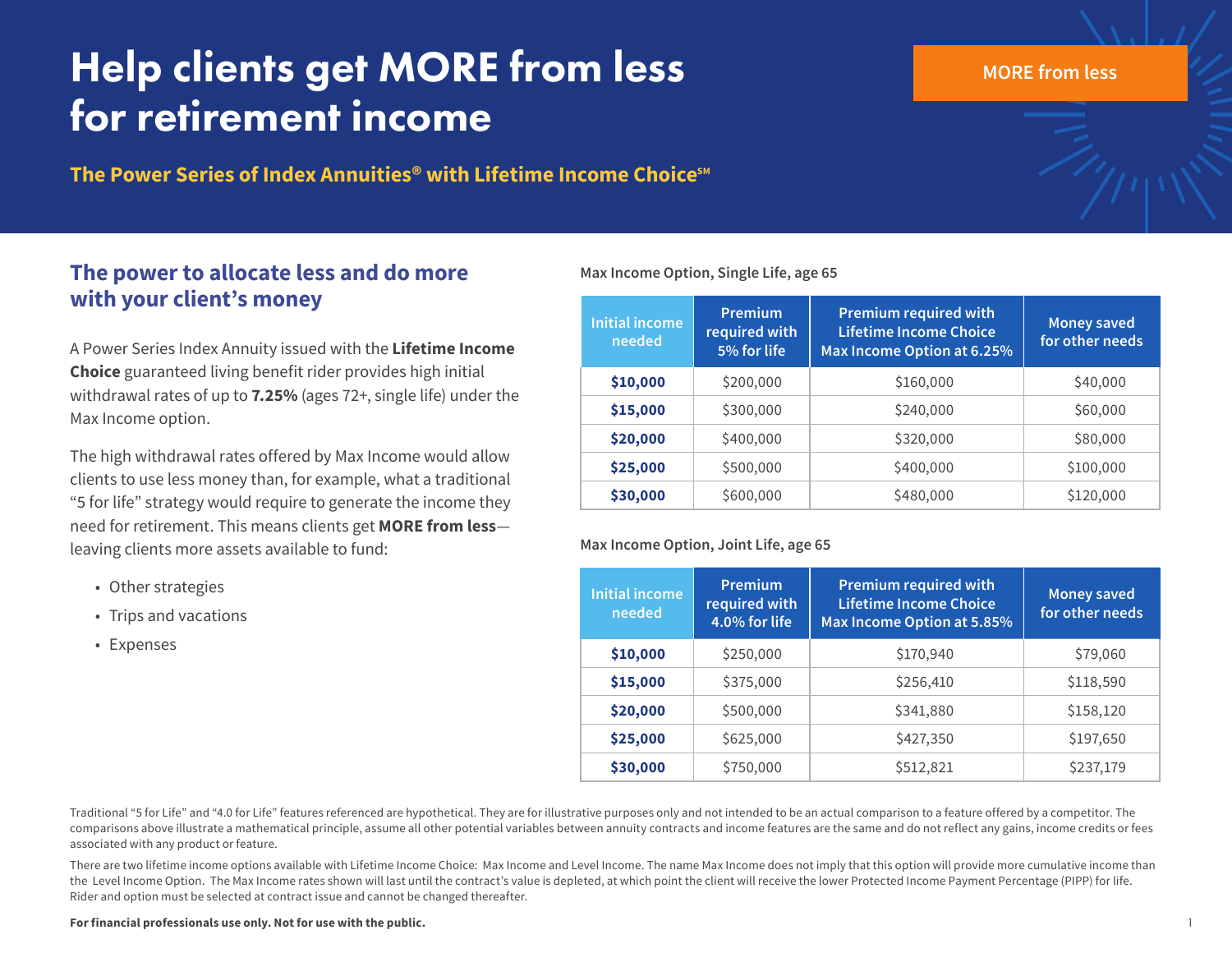# **Meeting diverse income needs with Lifetime Income Choice**

Rates whon are a percentage of the Income Base

|              | <b>Max Income</b> |             |             |             | <b>Level Income</b>    |                        |  |
|--------------|-------------------|-------------|-------------|-------------|------------------------|------------------------|--|
| Age          | Single Life       |             | Joint Life  |             | <b>Single Life</b>     | Joint Life             |  |
|              | <b>MAWP</b>       | <b>PIPP</b> | <b>MAWP</b> | <b>PIPP</b> | <b>MAWP &amp; PIPP</b> | <b>MAWP &amp; PIPP</b> |  |
| 72 and older | 7.25%             | 4.00%       | 6.85%       | $3.60\%$    | 5.85%                  | 5.45%                  |  |
| 65 to 71     | 6.25%             | 4.00%       | 5.85%       | 3.60%       | 5.25%                  | 4.85%                  |  |
| 60 to 64     | 4.65%             | $3.00\%$    | 4.25%       | 2.60%       | 3.90%                  | 3.50%                  |  |
| 50 to 59     | 3.65%             | 3.00%       | 3.25%       | 2.60%       | 3.40%                  | 3.00%                  |  |

## **Important information about Lifetime Income Choice**

Lifetime Income Choice is available for an annual fee of 1.10% of the Income Base. The table to the left shows the Maximum Annual Withdrawal Percentages (MAWP) for each option and the Protected Income Payment Percentages (PIPP).

#### **Table Definitions:**

• Age is the age of covered person(s) at the time of activation and the first lifetime withdrawal. If there are two covered persons, the age at first withdrawal used to determine the maximum annual withdrawal percentage is based on the younger of the two covered persons.

• Single and Joint Life are the number of individuals covered under the rider.

• MAWP is the Maximum Annual Withdrawal Percentage, the maximum amount that can be withdrawn each year from Lifetime Income Choice while the contract value is positive.

• PIPP is the Protected Income Payment Percentage, which is the guaranteed percentage that clients will receive each year once the contract value is depleted.



## Let's connect to put the power of Lifetime Income Choice to work for your clients!

### **[Name]** [Marketer Name}

[Insurance marketing organization's name]<br>
[Phone number]